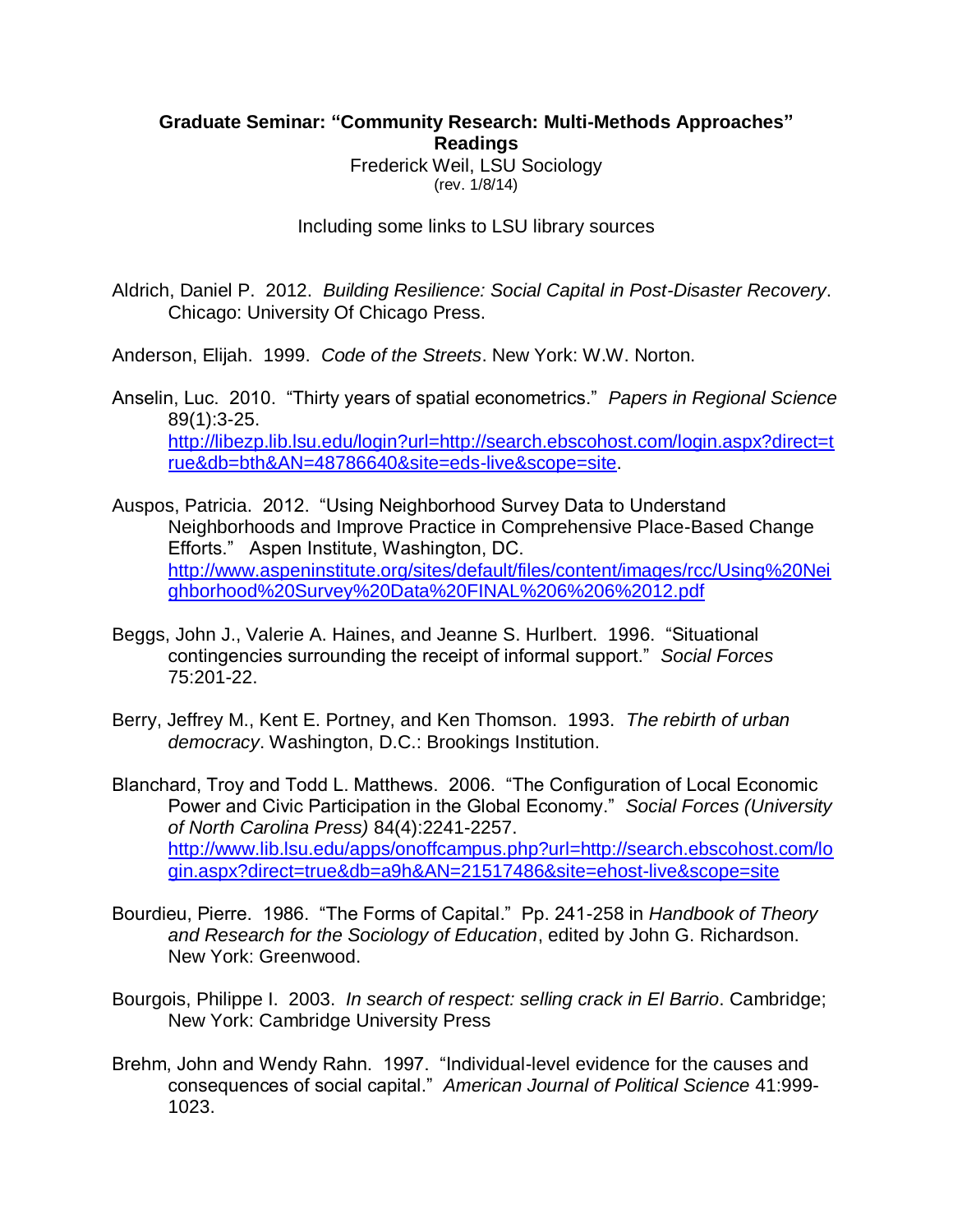- Browning, Christopher R., Danielle Wallace, Seth L. Feinberg, and Kathleen A. Cagney. 2006. "Neighborhood Social Processes, Physical Conditions, and Disaster-Related Mortality: The Case of the 1995 Chicago Heat Wave." *American Sociological Review* 71(4):661-678. [http://www.lib.lsu.edu/apps/onoffcampus.php?url=http://search.ebscohost.com/lo](http://www.lib.lsu.edu/apps/onoffcampus.php?url=http://search.ebscohost.com/login.aspx?direct=true&db=a9h&AN=22630103&site=ehost-live&scope=site) [gin.aspx?direct=true&db=a9h&AN=22630103&site=ehost-live&scope=site](http://www.lib.lsu.edu/apps/onoffcampus.php?url=http://search.ebscohost.com/login.aspx?direct=true&db=a9h&AN=22630103&site=ehost-live&scope=site)
- Castiglione, Dario, Jan W. van Deth, and Guglielmo Wolleb, eds., *The Handbook of Social Capital,* Oxford University Press, 2008, 978-0-19-927123-8.
- Chamlee-Wright, Emily and Virgil Storr. 2011. "Social capital, lobbying and communitybased interest groups." *Public Choice* 149(1/2):167-185. [http://www.lib.lsu.edu/apps/onoffcampus.php?url=http://search.ebscohost.com/lo](http://www.lib.lsu.edu/apps/onoffcampus.php?url=http://search.ebscohost.com/login.aspx?direct=true&db=bth&AN=65243726&site=eds-live&scope=site) [gin.aspx?direct=true&db=bth&AN=65243726&site=eds-live&scope=site](http://www.lib.lsu.edu/apps/onoffcampus.php?url=http://search.ebscohost.com/login.aspx?direct=true&db=bth&AN=65243726&site=eds-live&scope=site)
- Cho, Wendy K. Tam and James G. Gimpel. 2012. "Geographic Information Systems and the Spatial Dimensions of American Politics." *Annual Review of Political Science* 15(1):443-460. [http://www.annualreviews.org/doi/abs/10.1146/annurev](http://www.annualreviews.org/doi/abs/10.1146/annurev-polisci-031710-112215)[polisci-031710-112215.](http://www.annualreviews.org/doi/abs/10.1146/annurev-polisci-031710-112215)
- Coleman, James S. 1988. "Social Capital in the Creation of Human Capital." *American Journal of Sociology* 94(Supplement: Organizations and Institutions: Sociological and Economic Approaches to the Analysis of Social Structure):S95-S120. [http://www.jstor.org/stable/2780243.](http://www.jstor.org/stable/2780243)
- Coleman, James S. 1990. *Foundations of Social Theory*. Cambridge: The Belknap Press of Harvard University Press.
- Cutter, Susan L. and Christina Finch. 2008. "Temporal and spatial changes in social vulnerability to natural hazards." *Proceedings of the National Academy of Sciences of the United States of America* 105(7):2301-2306. [http://www.lib.lsu.edu/apps/onoffcampus.php?url=http://search.ebscohost.com/lo](http://www.lib.lsu.edu/apps/onoffcampus.php?url=http://search.ebscohost.com/login.aspx?direct=true&db=a9h&AN=31214926&site=ehost-live&scope=site) [gin.aspx?direct=true&db=a9h&AN=31214926&site=ehost-live&scope=site](http://www.lib.lsu.edu/apps/onoffcampus.php?url=http://search.ebscohost.com/login.aspx?direct=true&db=a9h&AN=31214926&site=ehost-live&scope=site)
- Cutter, Susan L., Bryan J. Boruff, and W. Shirley. 2003. "Social Vulnerability to Environmental Hazards." *Social Science Quarterly (Blackwell Publishing Limited)* 84(2):242-261. [http://www.lib.lsu.edu/apps/onoffcampus.php?url=http://search.ebscohost.com/lo](http://www.lib.lsu.edu/apps/onoffcampus.php?url=http://search.ebscohost.com/login.aspx?direct=true&db=a9h&AN=9841166&site=ehost-live&scope=site) [gin.aspx?direct=true&db=a9h&AN=9841166&site=ehost-live&scope=site](http://www.lib.lsu.edu/apps/onoffcampus.php?url=http://search.ebscohost.com/login.aspx?direct=true&db=a9h&AN=9841166&site=ehost-live&scope=site)
- Cutter, Susan L., Christopher G. Burton, and Christopher T. Emrich. 2010. "Disaster Resilience Indicators for Benchmarking Baseline Conditions." *Journal of Homeland Security and Emergency Management* 7(1):1-22.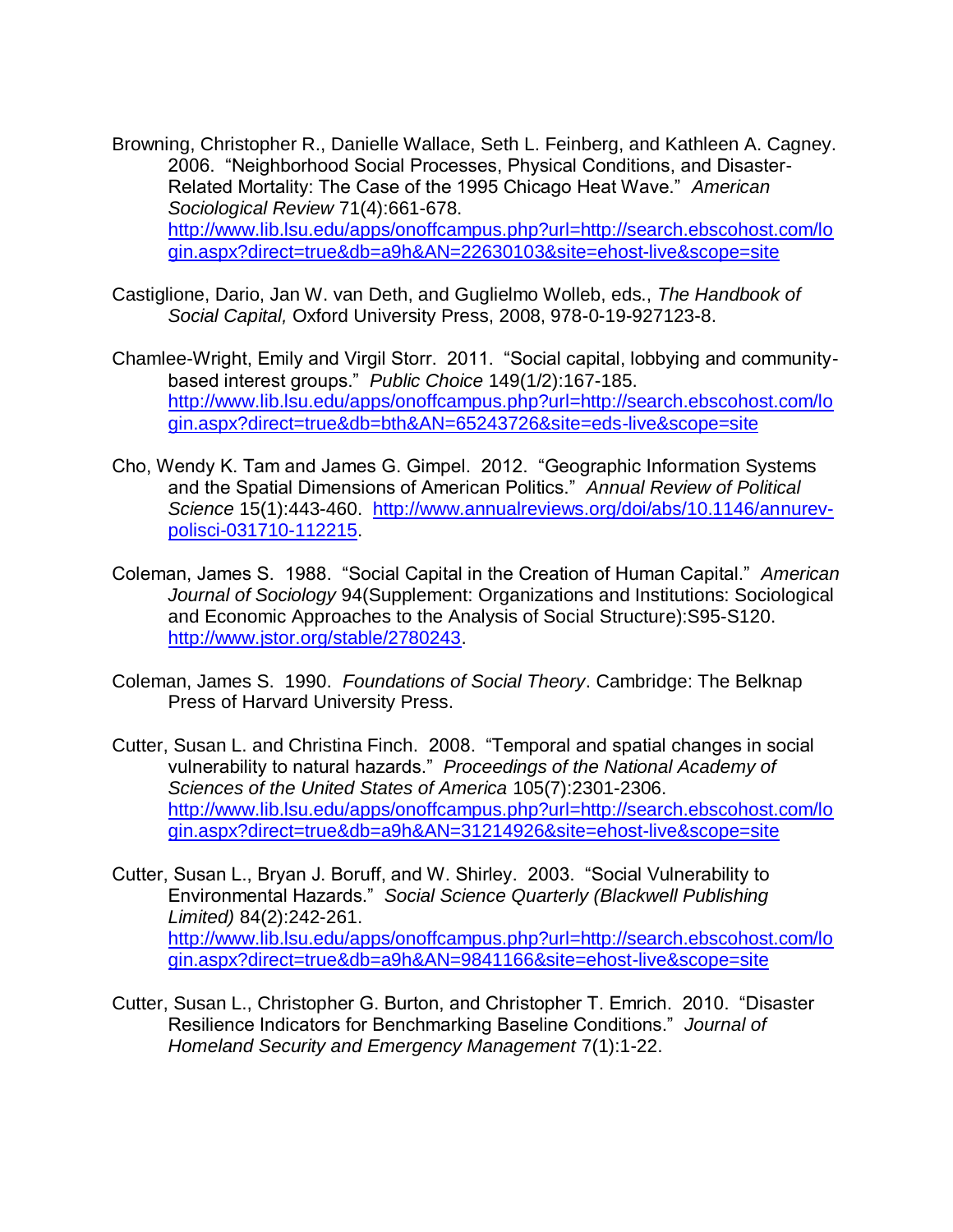- DeFilippis, James and Susan Saegert. 2012. *The Community Development Reader*. New York: Routledge. ISBN-13: 978-0415507769.
- Dillard, Maria K., Theresa L. Goedeke, Susan Lovelace, and Angela Orthmeyer. 2013. "Monitoring Well-being and Changing Environmental Conditions in Coastal Communities: Development of an Assessment Method." Technical Memorandum NOS NCCOS 174. NOAA, Silver Spring, MD.
- Duneier, Mitchell and Ovie Carter. 1999. *Sidewalk*. New York: Farrar, Straus and Giroux.
- Ehrenhalt, Alan. 2012. *The great inversion and the future of the American city*. New York: Knopf.
- Erikson, Kai. 1976. *Everything in its path : destruction of community in the Buffalo Creek flood*. New York: Simon and Schuster.
- Erikson, Kai. 1994. *A new species of trouble : explorations in disaster, trauma, and community*. New York: W.W. Norton & Co.
- Frankenberg, Elizabeth, Jenna Nobles, and Cecep Sumantri. 2012. "Community Destruction and Traumatic Stress in Post-Tsunami Indonesia." *Journal of Health & Social Behavior* 53(4):498-514. [http://www.lib.lsu.edu/apps/onoffcampus.php?url=http://search.ebscohost.com/lo](http://www.lib.lsu.edu/apps/onoffcampus.php?url=http://search.ebscohost.com/login.aspx?direct=true&db=a9h&AN=83790197&site=ehost-live&scope=site) [gin.aspx?direct=true&db=a9h&AN=83790197&site=ehost-live&scope=site](http://www.lib.lsu.edu/apps/onoffcampus.php?url=http://search.ebscohost.com/login.aspx?direct=true&db=a9h&AN=83790197&site=ehost-live&scope=site)
- Galea, Sandro, Andrea R. Maxwell, and Fran Norris. 2008. "Sampling and design challenges in studying the mental health consequences of disasters." *International Journal of Methods in Psychiatric Research* 17:S21-S28. [http://www.lib.lsu.edu/apps/onoffcampus.php?url=http://search.ebscohost.com/lo](http://www.lib.lsu.edu/apps/onoffcampus.php?url=http://search.ebscohost.com/login.aspx?direct=true&db=a9h&AN=59552717&site=ehost-live&scope=site) [gin.aspx?direct=true&db=a9h&AN=59552717&site=ehost-live&scope=site](http://www.lib.lsu.edu/apps/onoffcampus.php?url=http://search.ebscohost.com/login.aspx?direct=true&db=a9h&AN=59552717&site=ehost-live&scope=site)
- Gamm, Gerald and Robert D. Putnam. 1999. "The Growth of Voluntary Associations in America, 1840-1940." *Journal of Interdisciplinary History* 29(4):511-557. [http://www.lib.lsu.edu/apps/onoffcampus.php?url=http://search.ebscohost.com/lo](http://www.lib.lsu.edu/apps/onoffcampus.php?url=http://search.ebscohost.com/login.aspx?direct=true&db=a9h&AN=1564773&site=ehost-live&scope=site) [gin.aspx?direct=true&db=a9h&AN=1564773&site=ehost-live&scope=site.](http://www.lib.lsu.edu/apps/onoffcampus.php?url=http://search.ebscohost.com/login.aspx?direct=true&db=a9h&AN=1564773&site=ehost-live&scope=site)
- Ganapati, Sukumar. 2008. "Critical appraisal of three ideas for community development in the United States." *Journal of planning education & research* 27(4):382-399. [http://www.lib.lsu.edu/apps/onoffcampus.php?url=http://search.ebscohost.com/lo](http://www.lib.lsu.edu/apps/onoffcampus.php?url=http://search.ebscohost.com/login.aspx?direct=true&db=bvh&AN=618188&site=eds-live&scope=site) [gin.aspx?direct=true&db=bvh&AN=618188&site=eds-live&scope=site](http://www.lib.lsu.edu/apps/onoffcampus.php?url=http://search.ebscohost.com/login.aspx?direct=true&db=bvh&AN=618188&site=eds-live&scope=site)
- Gans, Herbert J. 1962. *The urban villagers; group and class in the life of Italian-Americans*. New York: Free Press of Glencoe.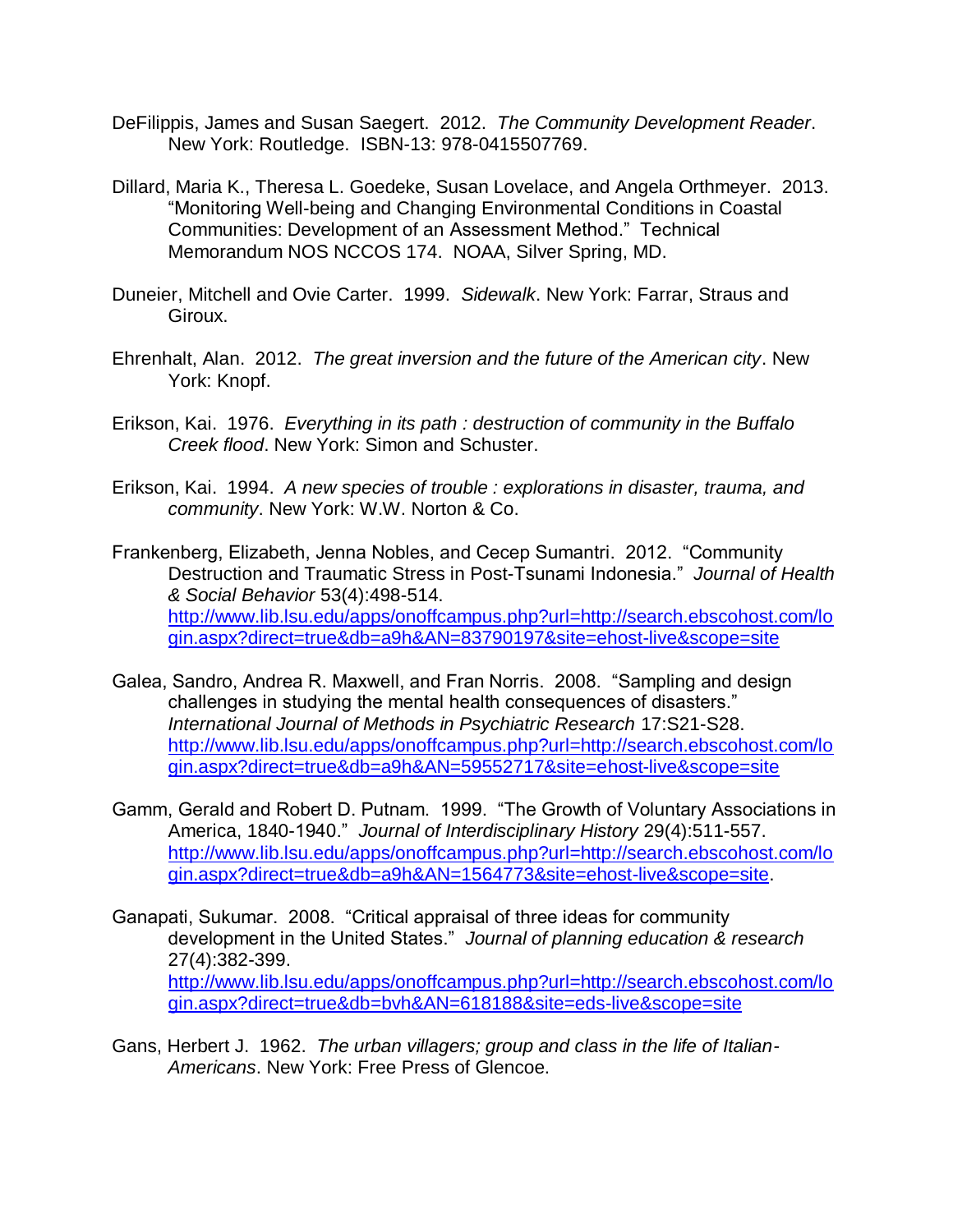- Groen, Jeffrey A. and Anne E. Polivka. 2008. "Hurricane Katrina Evacuees: Who They Are, Where They Are, and How They Are Faring." *Monthly Labor Review* 131(3):32-51. [http://www.lib.lsu.edu/apps/onoffcampus.php?url=http://search.ebscohost.com/lo](http://www.lib.lsu.edu/apps/onoffcampus.php?url=http://search.ebscohost.com/login.aspx?direct=true&db=ecn&AN=1086881&site=ehost-live&scope=site) [gin.aspx?direct=true&db=ecn&AN=1086881&site=ehost-live&scope=site](http://www.lib.lsu.edu/apps/onoffcampus.php?url=http://search.ebscohost.com/login.aspx?direct=true&db=ecn&AN=1086881&site=ehost-live&scope=site)
- Groen, Jeffrey A. and Anne E. Polivka. 2010. "Going Home after Hurricane Katrina: Determinants of Return Migration and Changes in Affected Areas." *Demography* (4):821. [http://libezp.lib.lsu.edu/login?url=http://search.ebscohost.com/login.aspx?direct=t](http://libezp.lib.lsu.edu/login?url=http://search.ebscohost.com/login.aspx?direct=true&db=edsjaa&AN=edsjaa.10.2307.40983072&site=eds-live&scope=site)

[rue&db=edsjaa&AN=edsjaa.10.2307.40983072&site=eds-live&scope=site](http://libezp.lib.lsu.edu/login?url=http://search.ebscohost.com/login.aspx?direct=true&db=edsjaa&AN=edsjaa.10.2307.40983072&site=eds-live&scope=site)

Halpern, David. 2005. *Social capital*. Cambridge, UK ; Malden, MA: Polity.

- Healy, Andrew and Neil Malhotra. 2009. "Myopic Voters and Natural Disaster Policy." *American Political Science Review* 103(3):387-406. [http://www.lib.lsu.edu/apps/onoffcampus.php?url=http://search.ebscohost.com/lo](http://www.lib.lsu.edu/apps/onoffcampus.php?url=http://search.ebscohost.com/login.aspx?direct=true&db=a9h&AN=43935771&site=ehost-live&scope=site) [gin.aspx?direct=true&db=a9h&AN=43935771&site=ehost-live&scope=site.](http://www.lib.lsu.edu/apps/onoffcampus.php?url=http://search.ebscohost.com/login.aspx?direct=true&db=a9h&AN=43935771&site=ehost-live&scope=site)
- Hill, Kim Quaile and Tetsuya Matsubayashi. 2005. "Civic Engagement and Mass -- Elite Policy Agenda Agreement in American Communities." *American Political Science Review* 99(2):215-224. [http://www.lib.lsu.edu/apps/onoffcampus.php?url=http://search.ebscohost.com/lo](http://www.lib.lsu.edu/apps/onoffcampus.php?url=http://search.ebscohost.com/login.aspx?direct=true&db=a9h&AN=17276702&site=ehost-live&scope=site) [gin.aspx?direct=true&db=a9h&AN=17276702&site=ehost-live&scope=site.](http://www.lib.lsu.edu/apps/onoffcampus.php?url=http://search.ebscohost.com/login.aspx?direct=true&db=a9h&AN=17276702&site=ehost-live&scope=site)
- Hipp, John R. 2007. "Block, Tract, and Levels of Aggregation: Neighborhood Structure and Crime and Disorder as a Case in Point." *American Sociological Review* 72(5):659-680. [http://www.lib.lsu.edu/apps/onoffcampus.php?url=http://search.ebscohost.com/lo](http://www.lib.lsu.edu/apps/onoffcampus.php?url=http://search.ebscohost.com/login.aspx?direct=true&db=a9h&AN=26788742&site=ehost-live&scope=site) [gin.aspx?direct=true&db=a9h&AN=26788742&site=ehost-live&scope=site.](http://www.lib.lsu.edu/apps/onoffcampus.php?url=http://search.ebscohost.com/login.aspx?direct=true&db=a9h&AN=26788742&site=ehost-live&scope=site)
- Hipp, John R. and Andrew Perrin. 2006. "Nested Loyalties: Local Networks' Effects on Neighbourhood and Community Cohesion." *Urban Studies (Routledge)* 43(13):2503-2523. [http://www.lib.lsu.edu/apps/onoffcampus.php?url=http://search.ebscohost.com/lo](http://www.lib.lsu.edu/apps/onoffcampus.php?url=http://search.ebscohost.com/login.aspx?direct=true&db=a9h&AN=23311512&site=ehost-live&scope=site) [gin.aspx?direct=true&db=a9h&AN=23311512&site=ehost-live&scope=site.](http://www.lib.lsu.edu/apps/onoffcampus.php?url=http://search.ebscohost.com/login.aspx?direct=true&db=a9h&AN=23311512&site=ehost-live&scope=site)
- Ho, Karen. 2009. *Liquidated: an ethnography of Wall Street*. Durham: Duke University Press.
- Kessler, Ronald C., Terence M. Keane, Robert J. Ursano, A. L. I. Mokdad, and Alan M. Zaslavsky. 2008. "Sample and design considerations in post-disaster mental health needs assessment tracking surveys." *International Journal of Methods in Psychiatric Research* 17:S6-S20. [http://www.lib.lsu.edu/apps/onoffcampus.php?url=http://search.ebscohost.com/lo](http://www.lib.lsu.edu/apps/onoffcampus.php?url=http://search.ebscohost.com/login.aspx?direct=true&db=a9h&AN=59552638&site=ehost-live&scope=site) [gin.aspx?direct=true&db=a9h&AN=59552638&site=ehost-live&scope=site](http://www.lib.lsu.edu/apps/onoffcampus.php?url=http://search.ebscohost.com/login.aspx?direct=true&db=a9h&AN=59552638&site=ehost-live&scope=site)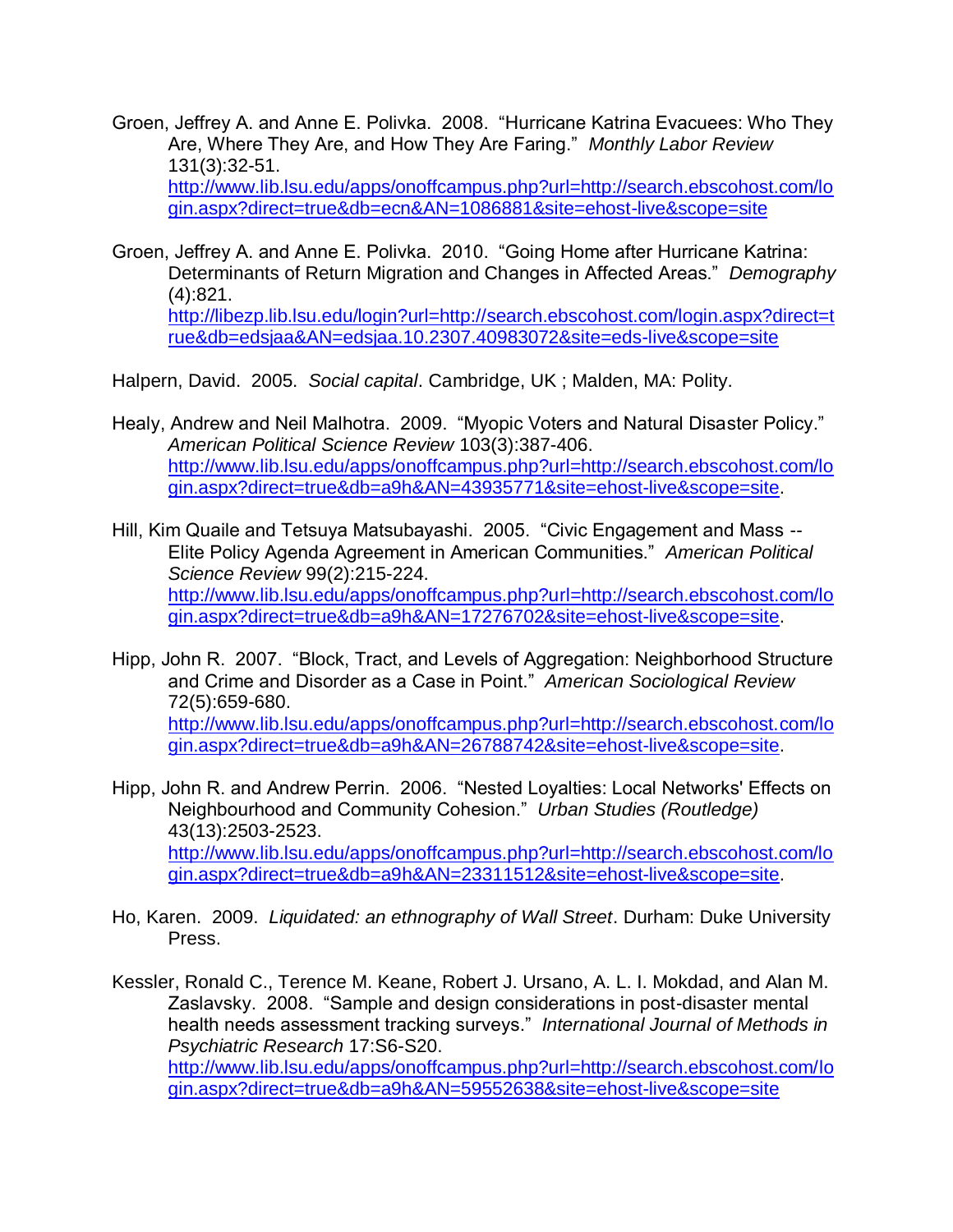- Knack, Stephen and Philip Keefer. 1997. "Does Social Capital Have an Economic Payoff? A Cross-Country Investigation." *Quarterly Journal of Economics* 112(4):1251-88.
- Le, Felice, Melissa Tracy, Fran Norris, and Sandro Galea. 2013. "Displacement, county social cohesion, and depression after a large-scale traumatic event." *Social Psychiatry & Psychiatric Epidemiology* 48(11):1729-1741. [http://libezp.lib.lsu.edu/login?url=http://search.ebscohost.com/login.aspx?direct=t](http://libezp.lib.lsu.edu/login?url=http://search.ebscohost.com/login.aspx?direct=true&db=pbh&AN=90794014&site=ehost-live&scope=site) [rue&db=pbh&AN=90794014&site=ehost-live&scope=site](http://libezp.lib.lsu.edu/login?url=http://search.ebscohost.com/login.aspx?direct=true&db=pbh&AN=90794014&site=ehost-live&scope=site)
- Lee, Matthew R. and Troy C. Blanchard. 2012. "Community Attachment and Negative Affective States in the Context of the BP Deepwater Horizon Disaster." *American Behavioral Scientist* 56(1):24-47. [http://www.lib.lsu.edu/apps/onoffcampus.php?url=http://search.ebscohost.com/lo](http://www.lib.lsu.edu/apps/onoffcampus.php?url=http://search.ebscohost.com/login.aspx?direct=true&db=a9h&AN=70286660&site=ehost-live&scope=site) [gin.aspx?direct=true&db=a9h&AN=70286660&site=ehost-live&scope=site](http://www.lib.lsu.edu/apps/onoffcampus.php?url=http://search.ebscohost.com/login.aspx?direct=true&db=a9h&AN=70286660&site=ehost-live&scope=site)
- Lewis, Valerie A., Carol Ann MacGregor, and Robert D. Putnam. 2013. "Religion, networks, and neighborliness: The impact of religious social networks on civic engagement." *Social Science Research* 42(2):331-346. [http://www.lib.lsu.edu/apps/onoffcampus.php?url=http://search.ebscohost.com/lo](http://www.lib.lsu.edu/apps/onoffcampus.php?url=http://search.ebscohost.com/login.aspx?direct=true&db=a9h&AN=85156055&site=ehost-live&scope=site) [gin.aspx?direct=true&db=a9h&AN=85156055&site=ehost-live&scope=site.](http://www.lib.lsu.edu/apps/onoffcampus.php?url=http://search.ebscohost.com/login.aspx?direct=true&db=a9h&AN=85156055&site=ehost-live&scope=site)
- Lin, Jan and Christopher Mele, eds., *The Urban Sociology Reader, 2nd Edition,* ISBN-13: 978-0-415-66530-8, Taylor & Francis, 2012.
- Lin, Nan. 2001. *Social Capital: A Theory of Social Structure and Action*. Cambridge: Cambridge University Press.
- Liu, Amy, Roland V. Anglin, Richard M. Mizelle, and Allison Plyer. 2011. *Resilience and Opportunity: Lessons from the U.S. Gulf Coast after Katrina and Rita*. Washington, D.C.: Brookings Institution.
- Logan, John R. 2012. "Making a Place for Space: Spatial Thinking in Social Science." *Annual Review of Sociology* 38(1):507-524. [http://www.annualreviews.org/doi/abs/10.1146/annurev-soc-071811-145531.](http://www.annualreviews.org/doi/abs/10.1146/annurev-soc-071811-145531)
- Lowe, Sarah R., Emily E. Manove, and Jean E. Rhodes. 2013. "Posttraumatic stress and posttraumatic growth among low-income mothers who survived Hurricane Katrina." *Journal of Consulting and Clinical Psychology* 81(5):877-889. [http://www.lib.lsu.edu/apps/onoffcampus.php?url=http://search.ebscohost.com/lo](http://www.lib.lsu.edu/apps/onoffcampus.php?url=http://search.ebscohost.com/login.aspx?direct=true&db=pdh&AN=2013-20186-001&site=ehost-live&scope=site) [gin.aspx?direct=true&db=pdh&AN=2013-20186-001&site=ehost-live&scope=site](http://www.lib.lsu.edu/apps/onoffcampus.php?url=http://search.ebscohost.com/login.aspx?direct=true&db=pdh&AN=2013-20186-001&site=ehost-live&scope=site)
- Ludwig, Jens, Greg J. Duncan, Lisa A. Gennetian, Lawrence F. Katz, Ronald C. Kessler, Jeffrey R. Kling, and Lisa Sanbonmatsu. 2012. "Neighborhood Effects on the Long-Term Well-Being of Low-Income Adults." *Science* 337(6101):1505-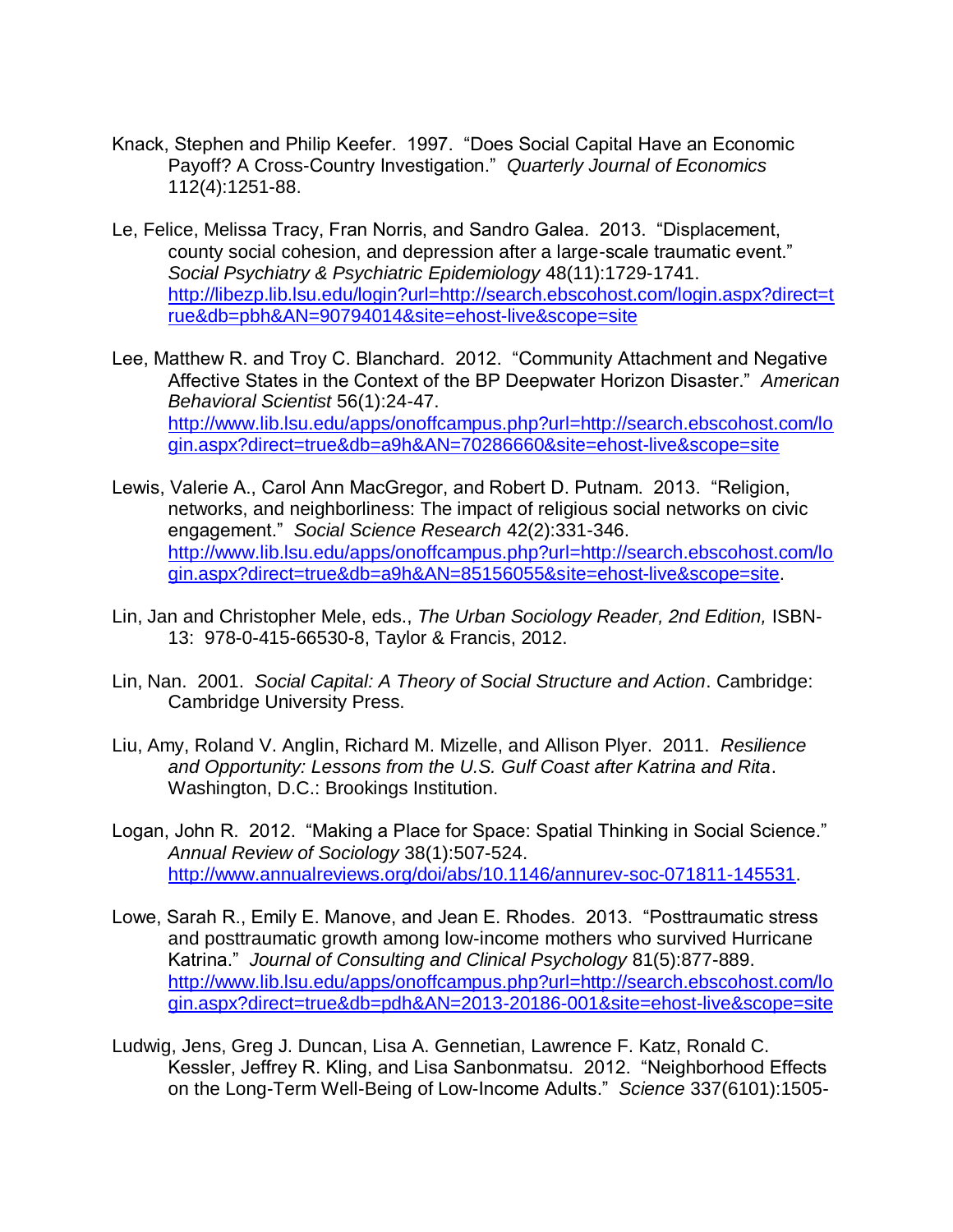1510.

[http://libezp.lib.lsu.edu/login?url=http://search.ebscohost.com/login.aspx?direct=t](http://libezp.lib.lsu.edu/login?url=http://search.ebscohost.com/login.aspx?direct=true&db=a9h&AN=82366770&site=ehost-live&scope=site) [rue&db=a9h&AN=82366770&site=ehost-live&scope=site.](http://libezp.lib.lsu.edu/login?url=http://search.ebscohost.com/login.aspx?direct=true&db=a9h&AN=82366770&site=ehost-live&scope=site)

- Massey, Douglas S. and Nancy A. Denton. 1993. *American apartheid : segregation and the making of the underclass*. Cambridge, Mass.: Harvard University Press.
- Nakagawa, Yuko and Rajib Shaw. 2004. "Social Capital: A Missing Link to Disaster Recovery." *International Journal of Mass Emergencies and Disasters* 22(1):5-34.
- Norris, Fran H. 2006. "Disaster research methods: Past progress and future directions." *Journal of Traumatic Stress* 19(2):173-184. 10.1002/jts.20109. [http://www.lib.lsu.edu/apps/onoffcampus.php?url=http://search.ebscohost.com/lo](http://www.lib.lsu.edu/apps/onoffcampus.php?url=http://search.ebscohost.com/login.aspx?direct=true&db=a9h&AN=20506995&site=ehost-live&scope=site) [gin.aspx?direct=true&db=a9h&AN=20506995&site=ehost-live&scope=site](http://www.lib.lsu.edu/apps/onoffcampus.php?url=http://search.ebscohost.com/login.aspx?direct=true&db=a9h&AN=20506995&site=ehost-live&scope=site)
- Norris, Fran H., Melissa Tracy, and Sandro Galea. 2009. "Looking for resilience: Understanding the longitudinal trajectories of responses to stress." *Social Science & Medicine* 68(12):2190-2198. 10.1016/j.socscimed.2009.03.043. [http://www.lib.lsu.edu/apps/onoffcampus.php?url=http://search.ebscohost.com/lo](http://www.lib.lsu.edu/apps/onoffcampus.php?url=http://search.ebscohost.com/login.aspx?direct=true&db=a9h&AN=41684150&site=ehost-live&scope=site) [gin.aspx?direct=true&db=a9h&AN=41684150&site=ehost-live&scope=site.](http://www.lib.lsu.edu/apps/onoffcampus.php?url=http://search.ebscohost.com/login.aspx?direct=true&db=a9h&AN=41684150&site=ehost-live&scope=site)
- Norris, Fran H., Susan P. Stevens, Betty Pfefferbaum, Karen F. Wyche, and Rose L. Pfefferbaum. 2008. "Community Resilience as a Metaphor, Theory, Set of Capacities, and Strategy for Disaster Readiness." *American Journal of Community Psychology* 41(1/2):127-150. 10.1007/s10464-007-9156-6 [http://www.lib.lsu.edu/apps/onoffcampus.php?url=http://search.ebscohost.com/lo](http://www.lib.lsu.edu/apps/onoffcampus.php?url=http://search.ebscohost.com/login.aspx?direct=true&db=a9h&AN=30055862&site=ehost-live&scope=site) [gin.aspx?direct=true&db=a9h&AN=30055862&site=ehost-live&scope=site.](http://www.lib.lsu.edu/apps/onoffcampus.php?url=http://search.ebscohost.com/login.aspx?direct=true&db=a9h&AN=30055862&site=ehost-live&scope=site)
- Odgers, Candice L., Avshalom Caspi, Christopher J. Bates, Robert J. Sampson, and Terrie E. Moffitt. 2012. "Systematic social observation of children's neighborhoods using Google street view: A reliable and cost-effective method." *Journal of Child Psychology and Psychiatry* 53(10):1009-1017. [http://www.lib.lsu.edu/apps/onoffcampus.php?url=http://search.ebscohost.com/lo](http://www.lib.lsu.edu/apps/onoffcampus.php?url=http://search.ebscohost.com/login.aspx?direct=true&db=psyh&AN=2012-26615-002&site=eds-live&scope=site) [gin.aspx?direct=true&db=psyh&AN=2012-26615-002&site=eds-live&scope=site](http://www.lib.lsu.edu/apps/onoffcampus.php?url=http://search.ebscohost.com/login.aspx?direct=true&db=psyh&AN=2012-26615-002&site=eds-live&scope=site)
- Ostrom, Elinor and T.K. Ahn, eds. 2003. *Foundations of Social Capital*. Northhampton, MA: Edward Elgar Publishing. ISBN-13: 978-1849802499.
- Papachristos, Andrew V., David M. Hureau, and Anthony A. Braga. 2013. "The Corner and the Crew: The Influence of Geography and Social Networks on Gang Violence." *American Sociological Review* 78(3):417-447. [http://asr.sagepub.com/cgi/content/abstract/78/3/417.](http://asr.sagepub.com/cgi/content/abstract/78/3/417)
- Parry, Marc. 2012. "The Neighborhood Effect." *Chronicle of Higher Education* 59(11):7-7.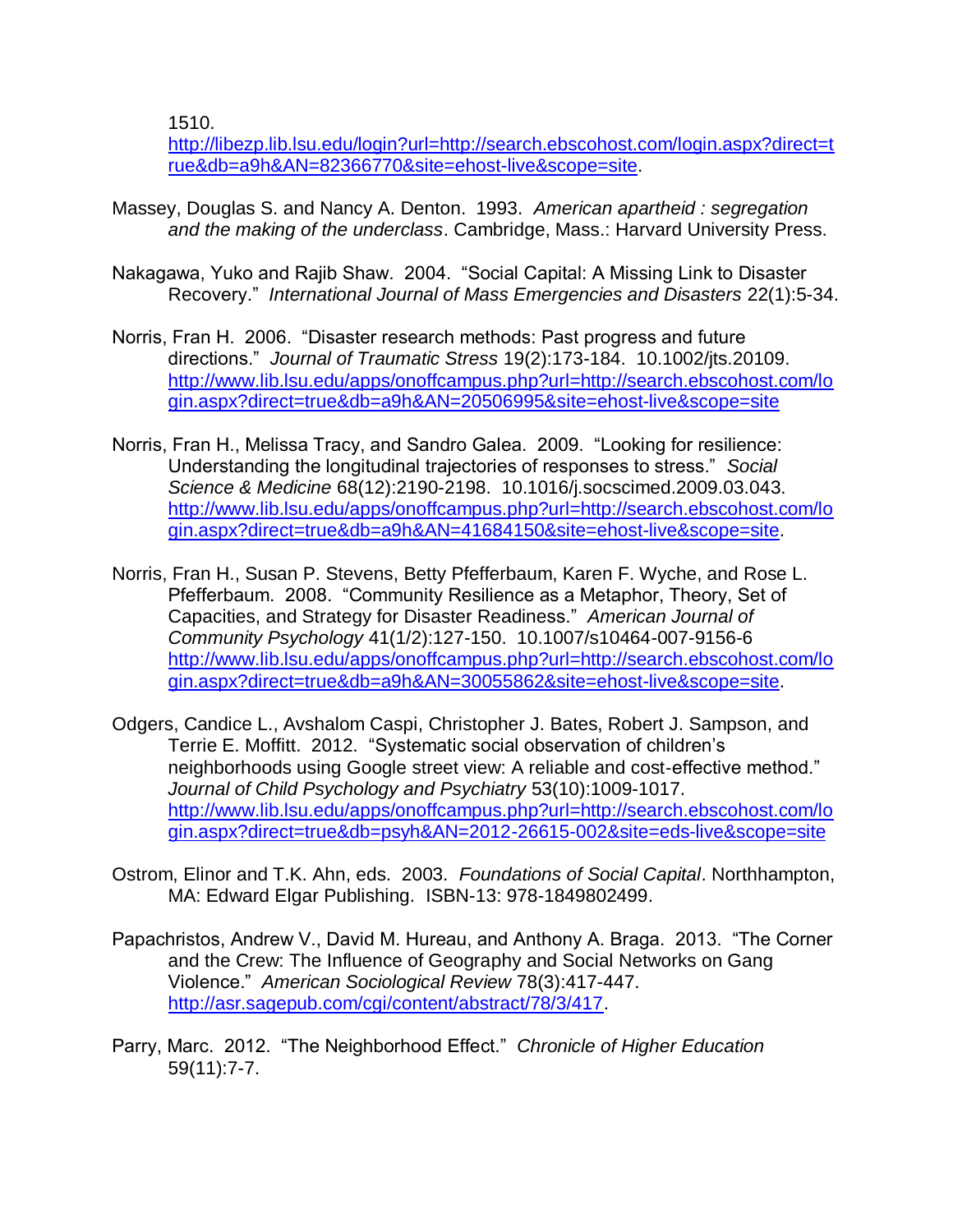[http://search.ebscohost.com/login.aspx?direct=true&db=a9h&AN=83239955&site](http://search.ebscohost.com/login.aspx?direct=true&db=a9h&AN=83239955&site=ehost-live) [=ehost-live.](http://search.ebscohost.com/login.aspx?direct=true&db=a9h&AN=83239955&site=ehost-live)

- Pattillo, Mary E. 1999. *Black picket fences : privilege and peril among the Black middle class*. Chicago: University of Chicago Press. <http://www.loc.gov/catdir/description/uchi051/99018913.html>
- Pattillo, Mary E. 2007. *Black on the block : the politics of race and class in the city*. Chicago: University of Chicago Press. <http://www.loc.gov/catdir/toc/ecip0614/2006017518.html>
- Paxson, Christina, Elizabeth Fussell, Jean Rhodes, and Mary Waters. 2012. "Five years later: Recovery from post traumatic stress and psychological distress among low-income mothers affected by Hurricane Katrina." *Social Science & Medicine* 74(2):150-157. [http://www.lib.lsu.edu/apps/onoffcampus.php?url=http://search.ebscohost.com/lo](http://www.lib.lsu.edu/apps/onoffcampus.php?url=http://search.ebscohost.com/login.aspx?direct=true&db=sih&AN=70873960&site=ehost-live&scope=site) [gin.aspx?direct=true&db=sih&AN=70873960&site=ehost-live&scope=site.](http://www.lib.lsu.edu/apps/onoffcampus.php?url=http://search.ebscohost.com/login.aspx?direct=true&db=sih&AN=70873960&site=ehost-live&scope=site)
- Paxton, Pamela. 1999. "Is social capital declining in the United States? A multiple indicator assessment." *American Journal of Sociology* 105(1):88. [http://www.lib.lsu.edu/apps/onoffcampus.php?url=http://search.ebscohost.com/lo](http://www.lib.lsu.edu/apps/onoffcampus.php?url=http://search.ebscohost.com/login.aspx?direct=true&db=a9h&AN=2269328&site=ehost-live&scope=site) [gin.aspx?direct=true&db=a9h&AN=2269328&site=ehost-live&scope=site.](http://www.lib.lsu.edu/apps/onoffcampus.php?url=http://search.ebscohost.com/login.aspx?direct=true&db=a9h&AN=2269328&site=ehost-live&scope=site)
- Paxton, Pamela. 2002. "Social Capital and Democracy: An Interdependent Relationship." *American Sociological Review* 67(2):254-277. [http://www.lib.lsu.edu/apps/onoffcampus.php?url=http://search.ebscohost.com/lo](http://www.lib.lsu.edu/apps/onoffcampus.php?url=http://search.ebscohost.com/login.aspx?direct=true&db=a9h&AN=6777572&site=ehost-live&scope=site) [gin.aspx?direct=true&db=a9h&AN=6777572&site=ehost-live&scope=site.](http://www.lib.lsu.edu/apps/onoffcampus.php?url=http://search.ebscohost.com/login.aspx?direct=true&db=a9h&AN=6777572&site=ehost-live&scope=site)
- Paxton, Pamela. 2007. "Association Memberships and Generalized Trust: A Multilevel Model Across 31 Countries." *Social Forces* 86(1):47-76. [http://www.jstor.org/stable/4495027.](http://www.jstor.org/stable/4495027)
- Picou, J. Steven, Brent K. Marshall, and Duane A. Gill. 2004. "Disaster, Litigation and the Corrosive Community." *Social Forces* 82(4):1493-1522.
- Portes, Alejandro and Erik Vickstrom. 2011. "Diversity, Social Capital, and Cohesion." *Annual Review of Sociology* 37(1):461-479. [http://www.annualreviews.org/doi/abs/10.1146/annurev-soc-081309-150022.](http://www.annualreviews.org/doi/abs/10.1146/annurev-soc-081309-150022)
- Portes, Alejandro. 1998. "Social capital: Its origins and applications in modern sociology." Pp. 1 in *Annual Review of Sociology*, vol. 24: Annual Reviews Inc.

Portes, Alejandro. 2000. "The Two Meanings of Social Capital." *Sociological Forum* 15(1):1. [http://www.lib.lsu.edu/apps/onoffcampus.php?url=http://search.ebscohost.com/lo](http://www.lib.lsu.edu/apps/onoffcampus.php?url=http://search.ebscohost.com/login.aspx?direct=true&db=a9h&AN=11153484&site=ehost-live&scope=site) [gin.aspx?direct=true&db=a9h&AN=11153484&site=ehost-live&scope=site.](http://www.lib.lsu.edu/apps/onoffcampus.php?url=http://search.ebscohost.com/login.aspx?direct=true&db=a9h&AN=11153484&site=ehost-live&scope=site)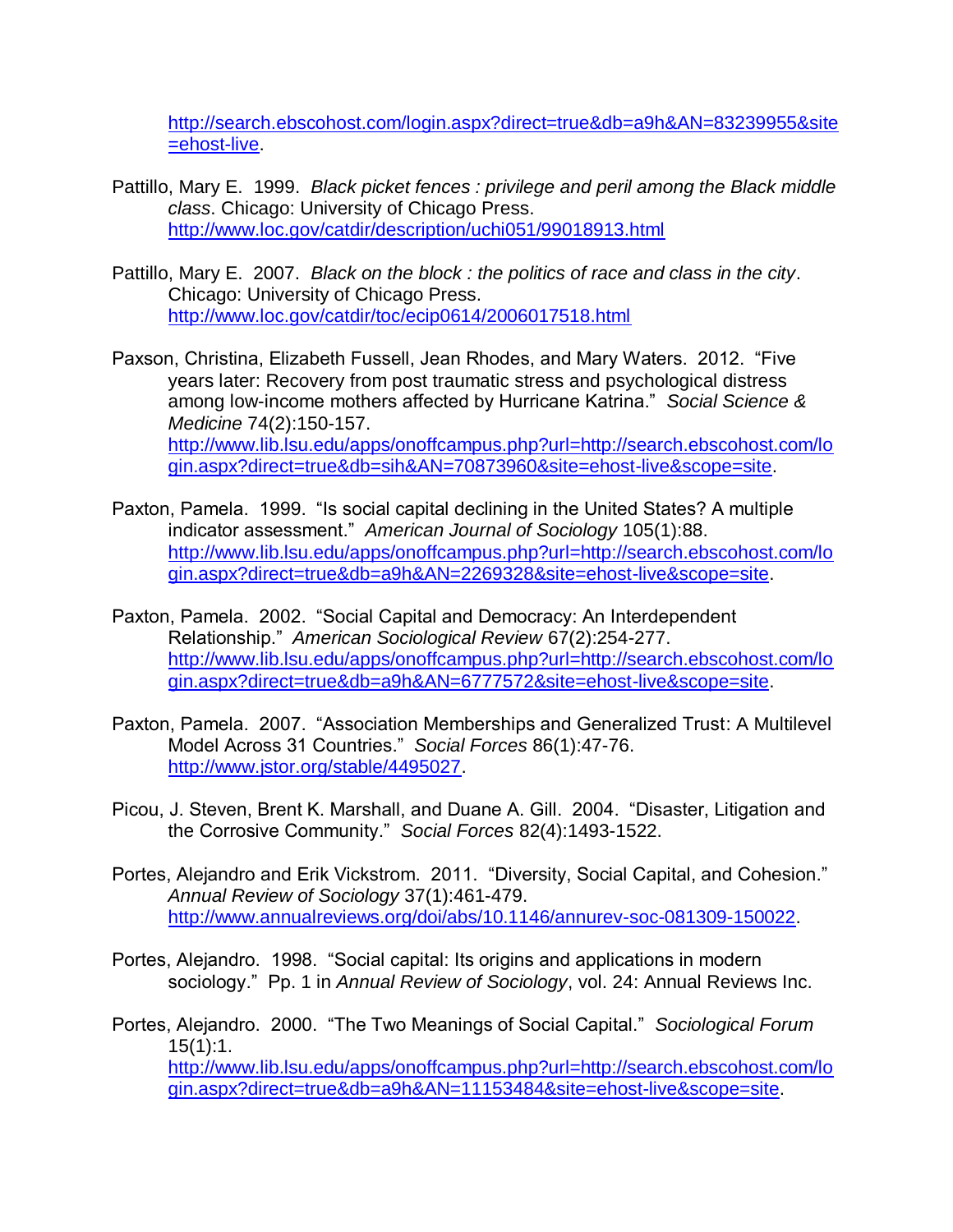- Putnam, Robert D. 1993. *Making Democracy Work: Civic Traditions in Modern Italy*. Princeton: Princeton University Press.
- Putnam, Robert D. 1995. "Bowling alone: America's declining social capital." *Journal of Democracy* 6:65-78.
- Putnam, Robert D. 2000. *Bowling Alone: The Collapse and Revival of American Community*. New York: Simon & Schuster.
- Rupasingha, Anil and Stephan J. Goetz. 2007. "Social and political forces as determinants of poverty: A spatial analysis." *The Journal of Socio-Economics* 36(4):650-671. [http://www.sciencedirect.com/science/article/pii/S1053535706001284.](http://www.sciencedirect.com/science/article/pii/S1053535706001284)
- Rupasingha, Anil, Stephan J. Goetz, and David Freshwater. 2006. "The production of social capital in US counties." *Journal of Socio-Economics* 35:83-101. [http://www.lib.lsu.edu/apps/onoffcampus.php?url=http://search.ebscohost.com/lo](http://www.lib.lsu.edu/apps/onoffcampus.php?url=http://search.ebscohost.com/login.aspx?direct=true&db=edselp&AN=S1053535705000971&site=eds-live&scope=site) [gin.aspx?direct=true&db=edselp&AN=S1053535705000971&site=eds](http://www.lib.lsu.edu/apps/onoffcampus.php?url=http://search.ebscohost.com/login.aspx?direct=true&db=edselp&AN=S1053535705000971&site=eds-live&scope=site)[live&scope=site.](http://www.lib.lsu.edu/apps/onoffcampus.php?url=http://search.ebscohost.com/login.aspx?direct=true&db=edselp&AN=S1053535705000971&site=eds-live&scope=site)
- Saegert, Susan, J. Phillip Thompson, and Mark R. Warren, eds. 2001. *Social capital and poor communities*. New York: Russell Sage Foundation.
- Sampson, Robert J. 2011. *Great American city: Chicago and the enduring neighborhood effect*. Chicago ; London: The University of Chicago Press. ISBN-13: 978-0226055688.
- Sampson, Robert J. and Corina Graif. 2009. "Neighborhood Networks and Processes of Trust." Pp. 182-216 in *Whom Can We Trust? How Groups, Networks, and Institutions Make Trust Possible*, edited by Karen Cook, Russell Hardin, and Margaret Levi. New York: Russell Sage Foundation.
- Sampson, Robert J. and Corina Graif. 2009. "Neighborhood Social Capital as Differential Social Organization: Resident and Leadership Dimensions." *American Behavioral Scientist* 52(11):1579-1605. [http://www.lib.lsu.edu/apps/onoffcampus.php?url=http://search.ebscohost.com/lo](http://www.lib.lsu.edu/apps/onoffcampus.php?url=http://search.ebscohost.com/login.aspx?direct=true&db=a9h&AN=42008989&site=ehost-live&scope=site) [gin.aspx?direct=true&db=a9h&AN=42008989&site=ehost-live&scope=site.](http://www.lib.lsu.edu/apps/onoffcampus.php?url=http://search.ebscohost.com/login.aspx?direct=true&db=a9h&AN=42008989&site=ehost-live&scope=site)
- Sampson, Robert J., Heather MacIndoe, Doug McAdam, and Simon Weffer-Elizondo. 2005. "Civil Society Reconsidered: The Durable Nature and Community Structure of Collective Civic Action." *American Journal of Sociology* 111(3):673- 714.

[http://www.lib.lsu.edu/apps/onoffcampus.php?url=http://search.ebscohost.com/lo](http://www.lib.lsu.edu/apps/onoffcampus.php?url=http://search.ebscohost.com/login.aspx?direct=true&db=aph&AN=19508727&site=ehost-live&scope=site) [gin.aspx?direct=true&db=aph&AN=19508727&site=ehost-live&scope=site](http://www.lib.lsu.edu/apps/onoffcampus.php?url=http://search.ebscohost.com/login.aspx?direct=true&db=aph&AN=19508727&site=ehost-live&scope=site)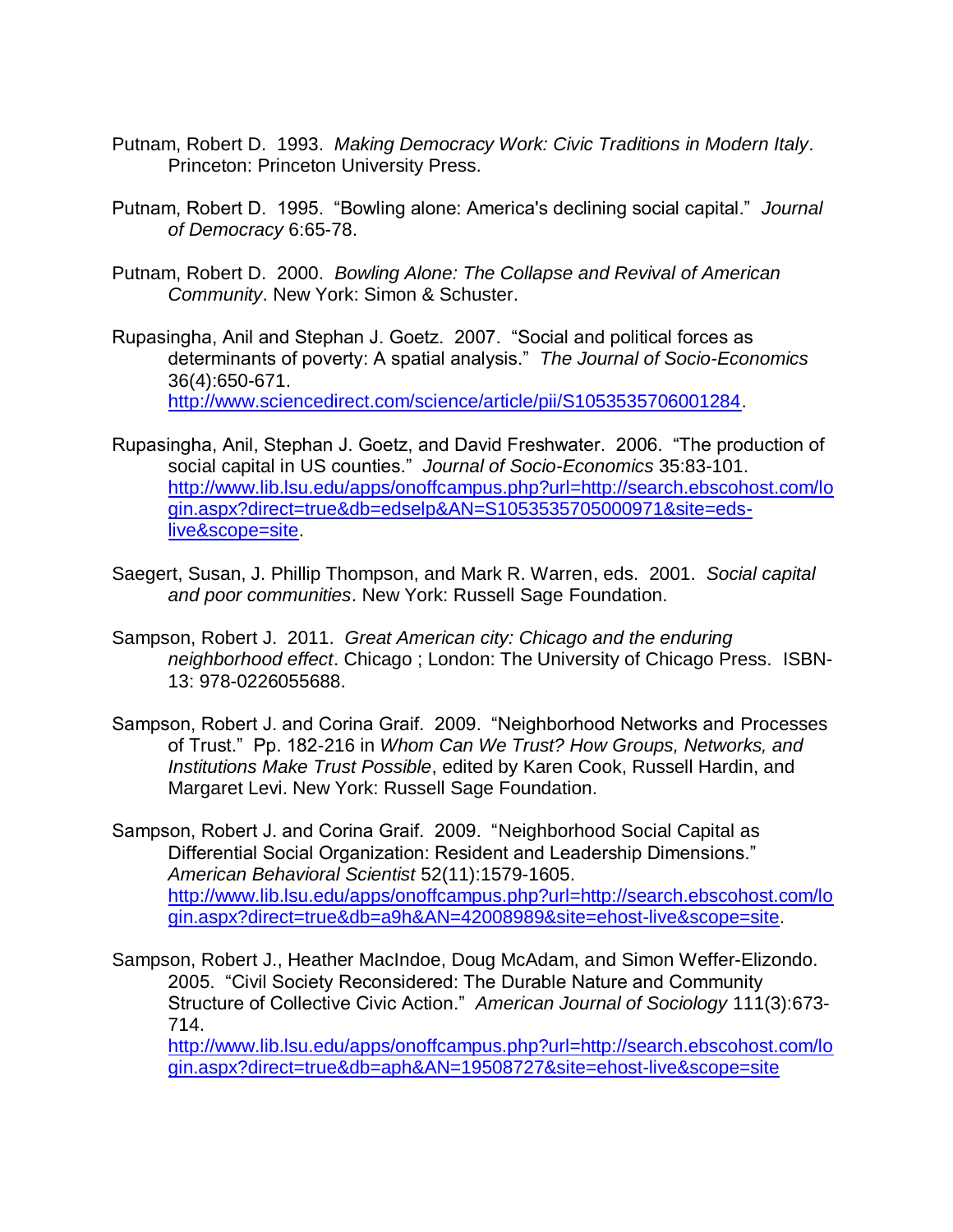- Sampson, Robert J., Jeffrey D. Morenoff, and Thomas Gannon-Rowley. 2002. "Assessing 'Neighborhood Effects': Social Processes and New Directions in Research." Pp. 443 in *Annual Review of Sociology*, vol. 28: Annual Reviews Inc.
- Sampson, Robert J., Stephen W. Raudenbush, and Felton Earls. 1997. "Neighborhoods and violent crime: A multilevel study of collective efficacy." *Science* 277(5328):918-924.
- Sastry, Narayan. 2009. "Tracing the Effects of Hurricane Katrina on the Population of New Orleans The Displaced New Orleans Residents Pilot Study." *Sociological Methods & Research* 38(1):171-196. [http://www.lib.lsu.edu/apps/onoffcampus.php?url=http://search.ebscohost.com/lo](http://www.lib.lsu.edu/apps/onoffcampus.php?url=http://search.ebscohost.com/login.aspx?direct=true&db=sih&AN=44062911&site=ehost-live&scope=site) [gin.aspx?direct=true&db=sih&AN=44062911&site=ehost-live&scope=site.](http://www.lib.lsu.edu/apps/onoffcampus.php?url=http://search.ebscohost.com/login.aspx?direct=true&db=sih&AN=44062911&site=ehost-live&scope=site)
- Sharkey, Patrick. 2013. *Stuck in Place: Urban Neighborhoods and the End of Progress toward Racial Equality.* Chicago: University of Chicago Press.
- Sherrieb, Kathleen, Fran Norris, and Sandro Galea. 2010. "Measuring Capacities for Community Resilience." *Social Indicators Research* 99(2):227-247. [http://www.lib.lsu.edu/apps/onoffcampus.php?url=http://search.ebscohost.com/lo](http://www.lib.lsu.edu/apps/onoffcampus.php?url=http://search.ebscohost.com/login.aspx?direct=true&db=a9h&AN=54097525&site=ehost-live&scope=site) [gin.aspx?direct=true&db=a9h&AN=54097525&site=ehost-live&scope=site.](http://www.lib.lsu.edu/apps/onoffcampus.php?url=http://search.ebscohost.com/login.aspx?direct=true&db=a9h&AN=54097525&site=ehost-live&scope=site)
- Skocpol, Theda, Marshall Ganz, and Ziad Munson. 2000. "A nation of organizers: the institutional origins of civic voluntarism in the United States." *The American Political Science Review* 94:527-46.
- Small, Mario Luis. 2009. *Unanticipated gains : origins of network inequality in everyday life*. Oxford ; New York: Oxford University Press.
- Smith, Sandra Susan. 2007. *Lone pursuit : distrust and defensive individualism among the black poor*. New York: Russell Sage Foundation. [http://www.loc.gov/catdir/toc/ecip0712/2007008380.html.](http://www.loc.gov/catdir/toc/ecip0712/2007008380.html)
- Stack, Carol B. 1974. *All our kin: strategies for survival in a Black community*. New York,: Harper & Row.
- Tierney, Kathleen and Michel Bruneau. 2007. "Conceptualizing and Measuring Resilience: A Key to Disaster Loss Reduction." *TR News* 250(May-June):14-17. [http://onlinepubs.trb.org/onlinepubs/trnews/trnews250\\_p14-17.pdf](http://onlinepubs.trb.org/onlinepubs/trnews/trnews250_p14-17.pdf)
- Tolbert, Charles M., Thomas A. Lyson, and Michael D. Irwin. 1998b. "Local Capitalism, Civic Engagement, and Socioeconomic Well-Being." *Social Forces* 77(2):401- 427.

[http://www.lib.lsu.edu/apps/onoffcampus.php?url=http://search.ebscohost.com/lo](http://www.lib.lsu.edu/apps/onoffcampus.php?url=http://search.ebscohost.com/login.aspx?direct=true&db=a9h&AN=1436454&site=ehost-live&scope=site) [gin.aspx?direct=true&db=a9h&AN=1436454&site=ehost-live&scope=site.](http://www.lib.lsu.edu/apps/onoffcampus.php?url=http://search.ebscohost.com/login.aspx?direct=true&db=a9h&AN=1436454&site=ehost-live&scope=site)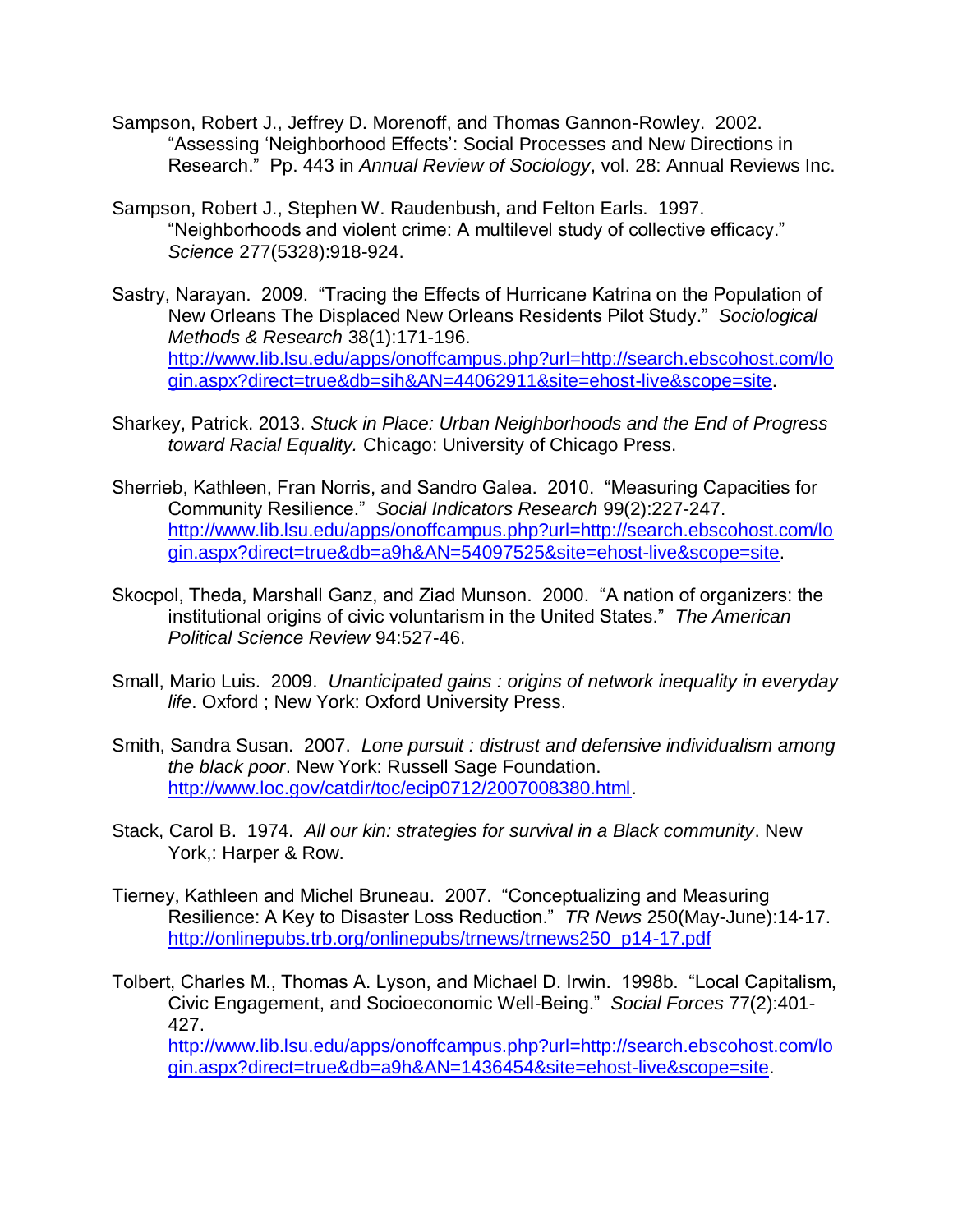- Venkatesh, Sudhir Alladi. 2008. *Gang leader for a day : a rogue sociologist takes to the streets*. New York: Penguin Press. [http://www.loc.gov/catdir/toc/ecip081/2007040170.html.](http://www.loc.gov/catdir/toc/ecip081/2007040170.html)
- Venkatesh, Sudhir Alladi. 2009. *Off the Books: The Underground Economy of the Urban Poor*. Cambridge: Harvard University Press.
- Verba, Sidney, Kay Lehman Schlozman, and Henry E. Brady. 1995. *Voice and Equality: Civic Voluntarism in American Politics*. Cambridge, Massachusetts: Harvard University Press.
- Weil, Frederick D. 1985. "The variable effects of education on liberal attitudes: a comparative-historical analysis of anti-Semitism using public opinion survey data." *American Sociological Review* 50:458-74.
- Weil, Frederick D. 1987. "Cohorts, Regimes, and the Legitimation of Democracy: West Germany since 1945." *American Sociological Review* 52(3):308-24.
- Weil, Frederick D. 1989. "The Sources and Structure of Legitimation in Western Democracies: A Consolidated Model Tested with Time-Series Data in Six Countries since World War II." *American Sociological Review* 54(5):682-706.
- Weil, Frederick D. 1994. "Political Culture, Political Structure and Democracy: The Case of Legitimation and Opposition Structure." Pp. 65-116, *Research on Democracy and Society, Vol. 2, Political Culture and Political Structure: Theoretical and Empirical Studies*, edited by Frederick D. Weil. Greenwich, CT: JAI Press.
- Weil, Frederick D. 2011. "Rise of Community Organizations, Citizen Engagement, and New Institutions," in Amy Liu, Roland V. Anglin, Richard M. Mizelle, and Allison Plyer. 2011. *Resilience and Opportunity: Lessons from the U.S. Gulf Coast after Katrina and Rita*. Washington, D.C.: Brookings Institution.
- Whyte, William Foote. 1943. *Street Corner Society: The Social Structure of an Italian Slum*. Chicago: University of Chicago Press.
- Wilson, William Julius. 1987. *The Truly Disadvantaged: The Inner City, The Underclass, and Public Policy*. Chicago: University of Chicago Press.
- Woolcock, Michael. 1998. "Social capital and economic development: Toward a theoretical synthesis and policy framework." *Theory & Society* 27(2):151-208. [http://www.lib.lsu.edu/apps/onoffcampus.php?url=http://search.ebscohost.com/lo](http://www.lib.lsu.edu/apps/onoffcampus.php?url=http://search.ebscohost.com/login.aspx?direct=true&db=a9h&AN=447753&site=ehost-live&scope=site) [gin.aspx?direct=true&db=a9h&AN=447753&site=ehost-live&scope=site.](http://www.lib.lsu.edu/apps/onoffcampus.php?url=http://search.ebscohost.com/login.aspx?direct=true&db=a9h&AN=447753&site=ehost-live&scope=site)
- Woolcock, Michael. 2012. "Civil Society and Social Capital." in *The Oxford Handbook of Civil Society*, edited by Michael Edwards. Oxford: Oxford UP.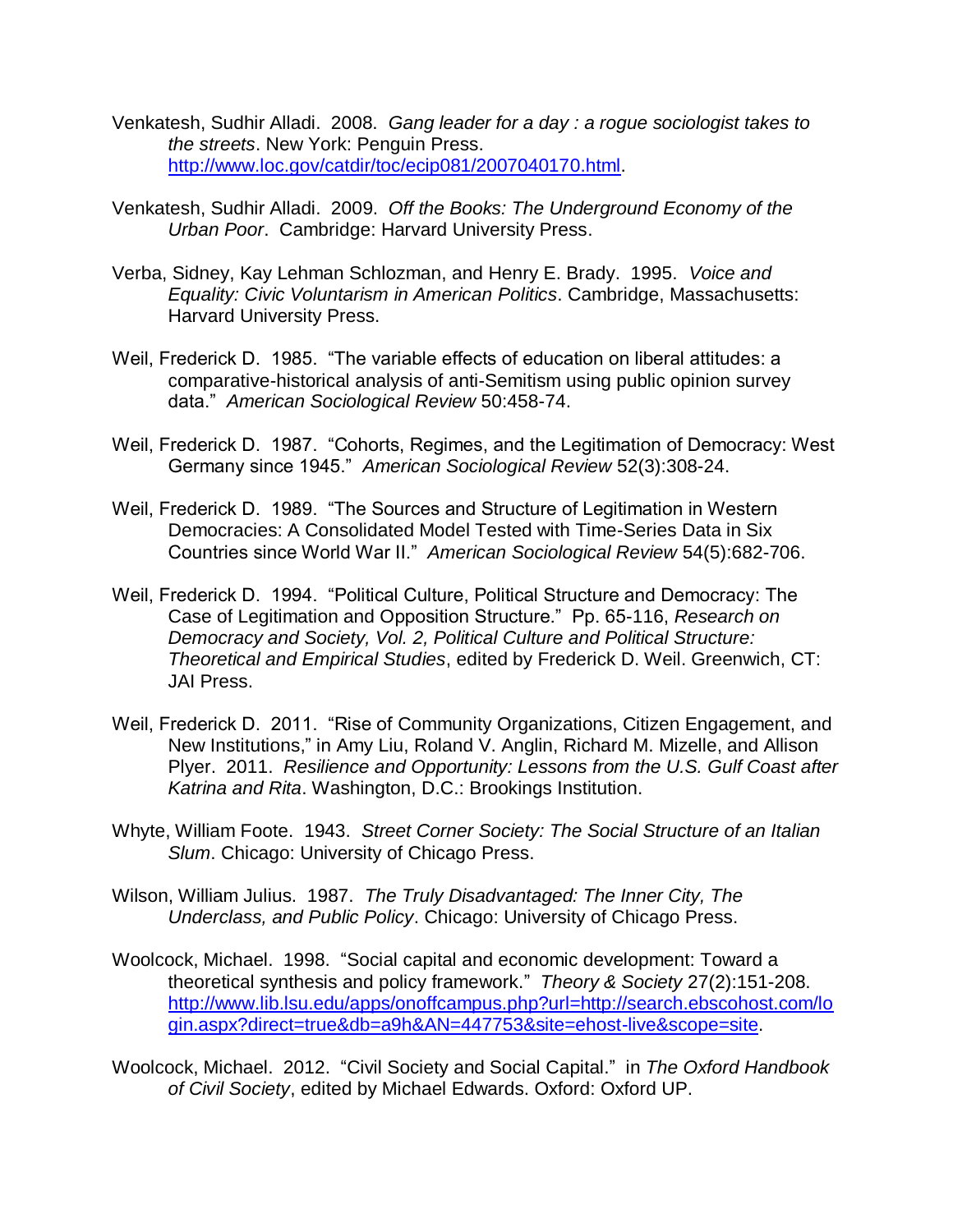……………………………………………

Lin, Jan and Christopher Mele, eds., *The Urban Sociology Reader, 2nd Edition,* ISBN-13: 978-0-415-66530-8, Taylor & Francis, 2012.

Classic European views of city life: Ferdinand Tönnies, "Community and Society;" Georg Simmel, "The Metropolis and Mental Life," in Lin and Mele

Classic Chicago Ecology School: Robert Ezra Park, "Human Ecology;" Ernest W. Burgess, "The Growth of the City: An Introduction to a Research Project;" Louis Wirth, "Urbanism as a Way of Life," in Lin and Mele

Jane Jacobs, "The Uses of City Neighborhoods," in Lin and Mele

Claude S. Fischer, "Theories of Urbanism," in Lin and Mele

Barry Wellman and Barry Leighton, "Networks, Neighborhoods, and Communities: Approaches to the Study of the Community Question," in Lin and Mele

Robert Putnam, "Bowling Alone: America's Declining Social Capital," in Lin and Mele

John Logan and Harvey Molotch, "The City as a Growth Machine," in Lin and Mele

Saskia Sassen, "Whose City Is It? Globalization and the Formation of New Claims," in Lin and Mele

Richard Florida, "Cities and the Creative Class," in Lin and Mele

W.E.B. Du Bois, "The Environment of the Negro," in Lin and Mele

Loic J.D. Wacquant and William Julius Wilson, "The Cost of Racial and Class Exclusion in the Inner City," in Lin and Mele

Alejandro Portes and Robert D. Manning, "The Immigrant Enclave: Theory and Empirical Examples," in Lin and Mele

……………………….

Castiglione, Dario, Jan W. van Deth, and Guglielmo Wolleb, eds., *The Handbook of Social Capital,* Oxford University Press, 2008, 978-0-19-927123-8.

*Formal Theories:*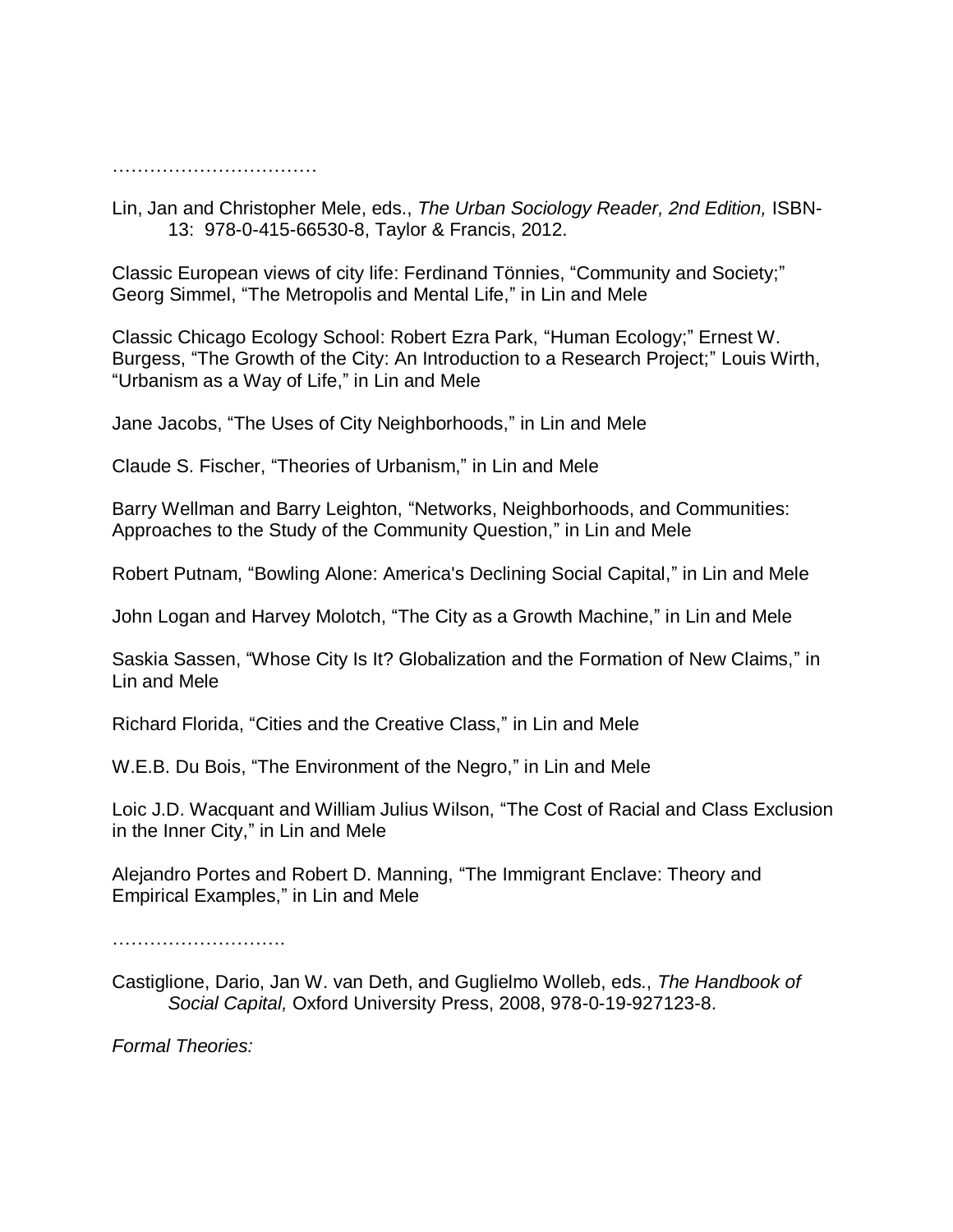Hartmut Esser, "The Two Meanings of Social Capital," chapter 1 in Castiglione, van Deth, and Wolleb

Nan Lin, "A Network Theory of Social Capital," chapter 2 in Castiglione, van Deth, and **Wolleh** 

T.K. Ahn and Elinor Ostrom, "Social Capital and Collective Action," chapter 3 in Castiglione, van Deth, and Wolleb

*Empirical Studies:*

Jan W. van Deth, "Measuring Social Capital," chapter 6 in Castiglione, van Deth, and **Wolleb** 

Sigrid Rossteutscher, "Social Capital and Civic Engagement: A Comparative Perspective," chapter 8 in Castiglione, van Deth, and Wolleb

Kenneth Newton, "Trust and Politics," chapter 9 in Castiglione, van Deth, and Wolleb

Bo Rothstein and Dietlind Stolle, "Political Institutions and Generalized Trust," chapter 10 in Castiglione, van Deth, and Wolleb

Eric M. Uslaner, "Trust as a Moral Value," chapter 4 in Castiglione, van Deth, and **Wolleb** 

Herman Lelieveldt, "Neighborhood Politics," chapter 12 in Castiglione, van Deth, and **Wolleb** 

*Interest Groups, Economics, and Policy:*

William Maloney, "Interests Groups and Social Capital," chapter 11 in Castiglione, van Deth, and Wolleb

Meindert Fennema and Jean Tillie, "Social Capital in Multicultural Society," chapter 13 in Castiglione, van Deth, and Wolleb

Anirudh Krishna, "The Role of Social Capital in Development," chapter 16 in Castiglione, van Deth, and Wolleb

Marc Hooghe, "Voluntary Associations and Socialization," chapter 20 in Castiglione, van Deth, and Wolleb

Vivien Lowndes and Lawrence Pratchett, "Public Policy and Social Capital," chapter 24 in Castiglione, van Deth, and Wolleb

……………………………………………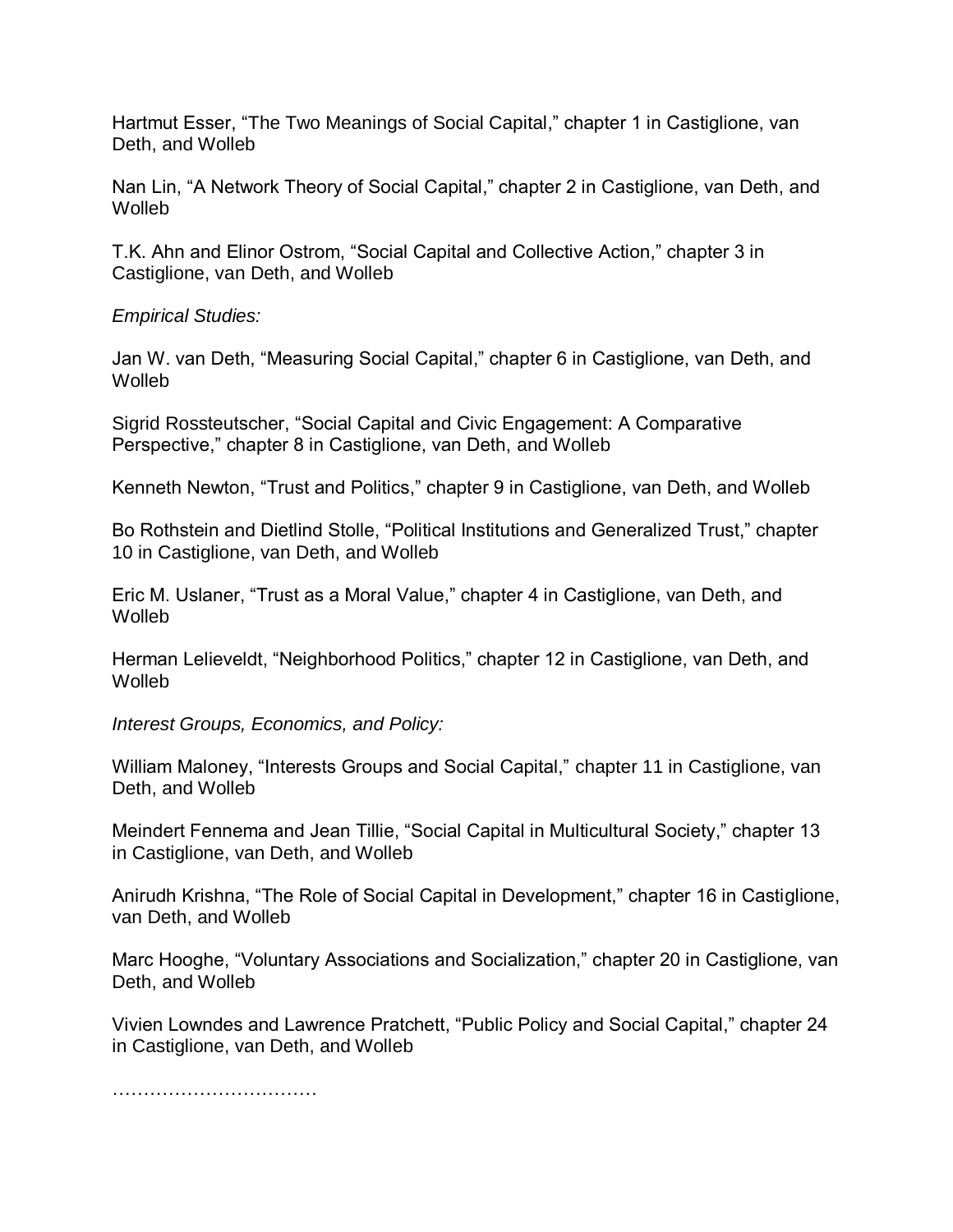DeFilippis, James and Susan Saegert. 2012. *The Community Development Reader*. New York: Routledge. ISBN-13: 978-0415507769.

Alice O'Connor, "Swimming against the Tide: A Brief History of Federal Policy in Poor Communities." Chap 2 in DeFilippis & Saegert

James DeFilippis, "Community Control and Development: The Long View." Chap 3 in DeFilippis & Saegert

Sites, William, Robert J. Chaskin, and Virginia Parks, "Reframing community practice for the 21st century: Multiple traditions, multiple challenges." Chap 4 in DeFilippis & Saegert

Norman J. Glickman and Lisa J. Servon, "More than Bricks and Sticks: Five Components of Community Development Corporation Capacity." Chap 6 in DeFilippis & Saegert

Wim Wiewel, Michael Teitz, and Robert Giloth, "The Economic Development of Neighborhoods and Localities." Chap 11 in DeFilippis & Saegert

Owens, Michael Lee, "Capacity Building: The case of faith-based organizations." Chap 15 in DeFilippis & Saegert

Prudence Brown, Robert Chaskin, Ralph Hamilton, and Harold Richman, "Toward Greater Effectiveness in Community Change: Challenges and Responses for Philanthropy." Chap 16 in DeFilippis & Saegert

Mayer, Neil and Langley Keyes, "City Government's Role in the Community Development System." Chap 17 in DeFilippis & Saegert

Fisher, Robert, DeFilippis, James, and Eric Shragge, "History Matters: Cannons, Anti-Cannons and Critical Lessons from the Past." Chap 21 in DeFilippis & Saegert

Susan Stall and Randy Stoecker, "Community Organizing or Organizing Community? Gender and the Crafts of Empowerment." Chap 22 in DeFilippis & Saegert

Bill Traynor, "Community Building: Limitations and Promises." Chap 23 in DeFilippis & Saegert

Saegert, S, "Building Civic Capacity in Urban Neighborhoods: An Empirically Grounded Anatomy." Chap 24 in DeFilippis & Saegert

David Micah Greenberg, "How Does Community Matter for Community Organizing?" Chap 25 in DeFilippis & Saegert